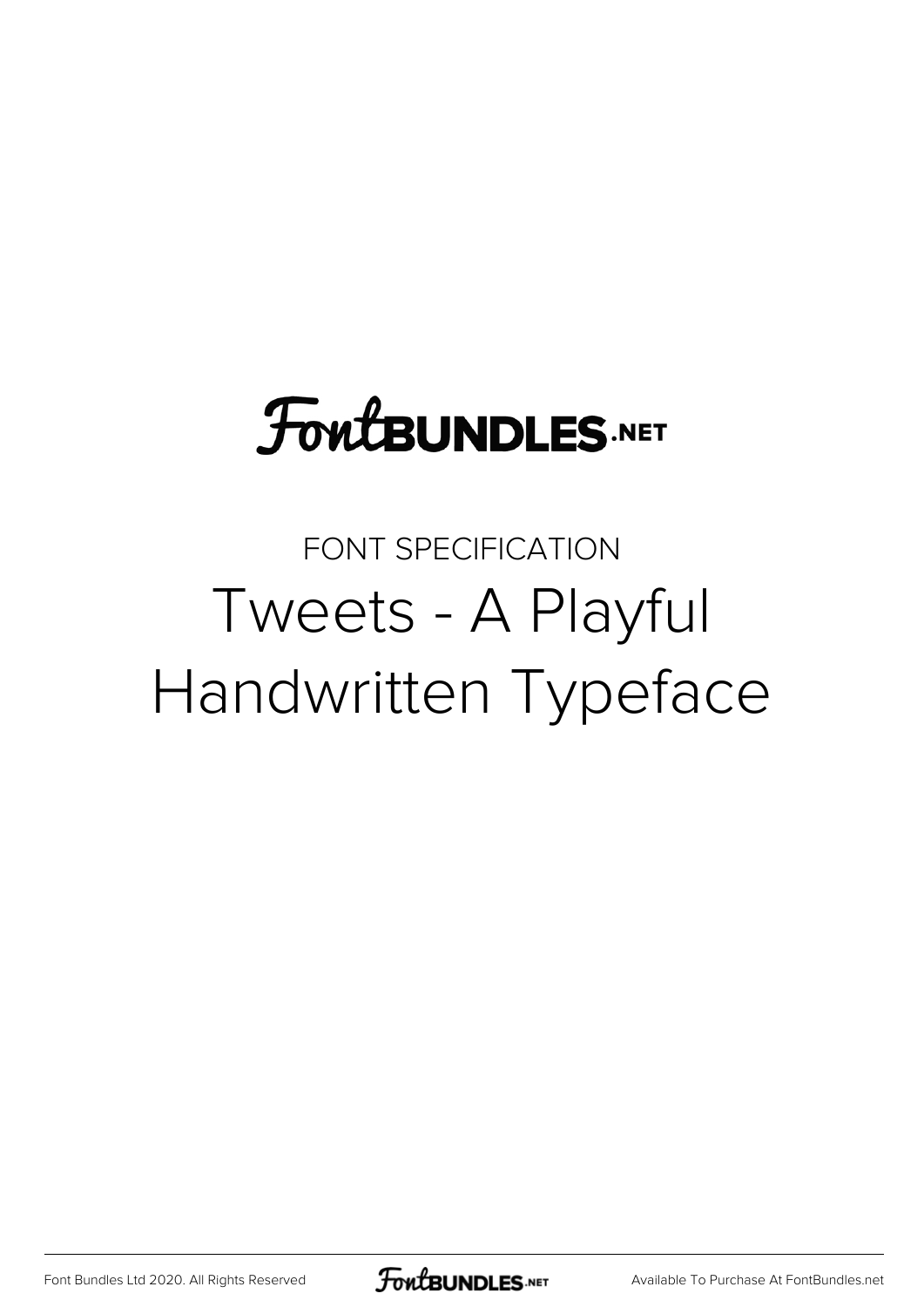## Tweets - Regular

**Uppercase Characters** 

## ABCDEFGHIJKLMNOPQRSTUVWX4Z

Lowercase Characters

abcdefghijklmnopgrstuvwxyz

Numbers

0123456789

**Punctuation and Symbols** 



All Other Glyphs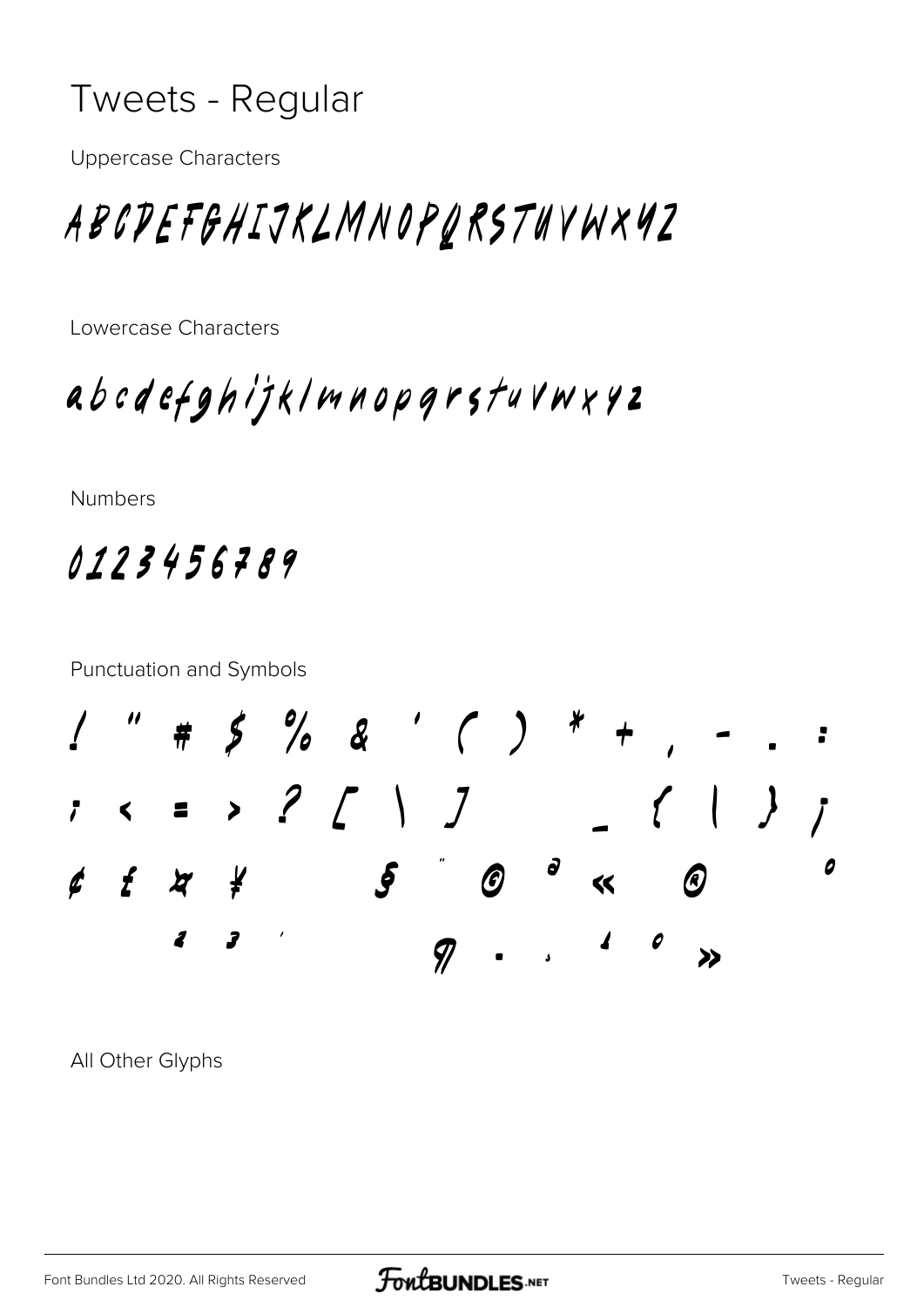|  |  |  | $\dot{A}$ $\dot{A}$ $\dot{A}$ $\dot{A}$ $\dot{A}$ $\dot{A}$ $\ddot{E}$ $\dot{C}$ |  |
|--|--|--|----------------------------------------------------------------------------------|--|
|  |  |  | É É É I I I I N                                                                  |  |
|  |  |  |                                                                                  |  |
|  |  |  | $\hat{U}$ $\hat{U}$ $\hat{V}$ $\hat{B}$ $\hat{a}$ $\hat{a}$ $\hat{a}$ $\hat{a}$  |  |
|  |  |  | <mark>a a a</mark> g è é é ë i                                                   |  |
|  |  |  |                                                                                  |  |
|  |  |  | $\vec{p}$ $\vec{u}$ $\vec{u}$ $\vec{u}$ $\vec{y}$ $\vec{y}$                      |  |